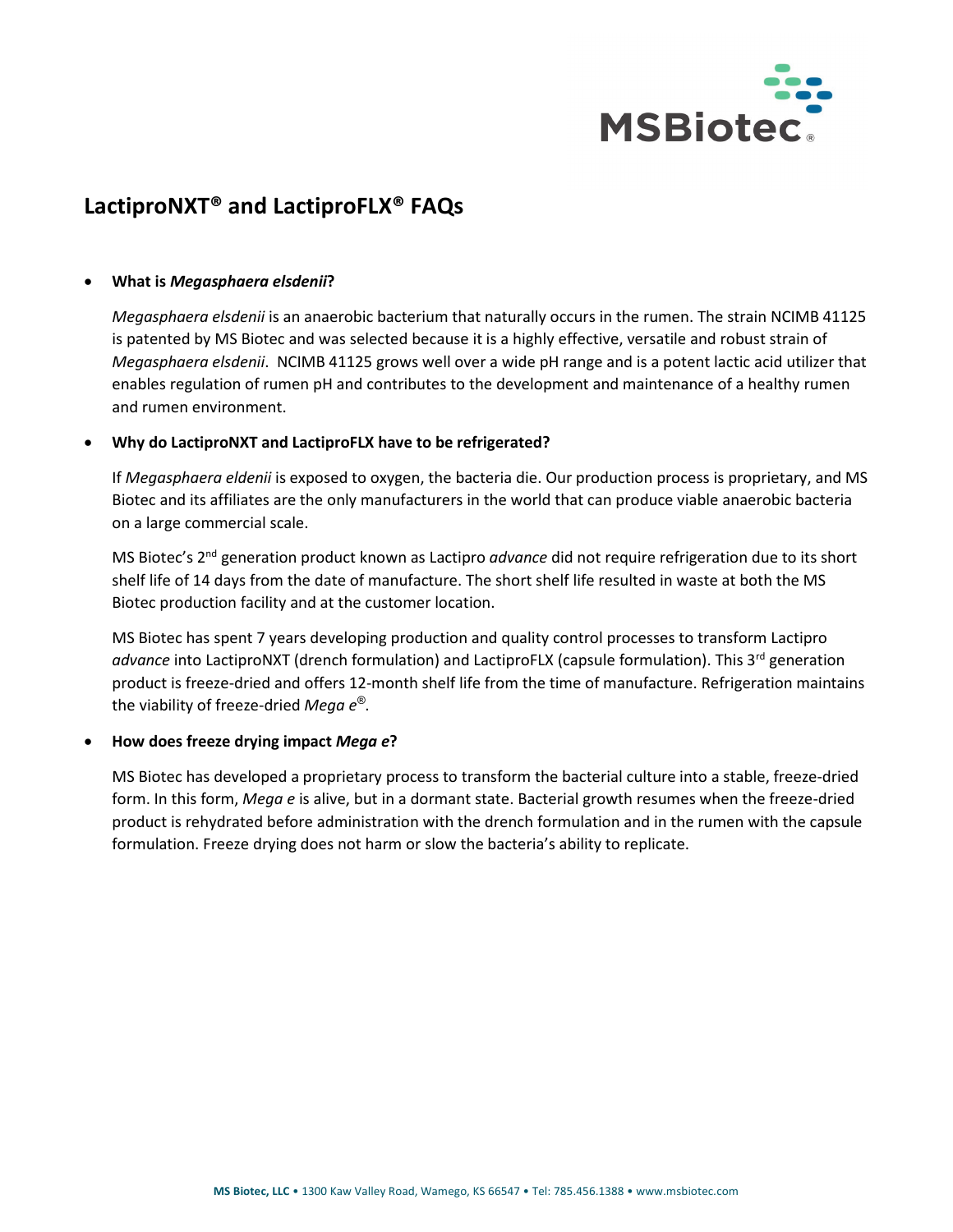

## • **Do LactiproNXT and LactiproFLX perform the same as Lactipro** *advance***?**

LactiproNXT and LactiproFLX have undergone extensive testing to ensure the bacteria's capacity to utilize lactate is unchanged from Lactipro *advance*.

Lactate utilization is characterized *in vitro* by inoculating a lactate growth medium with bacteria and monitoring bacterial growth. The growth characteristics of *Mega e* are understood and well-documented. Testing on LactiproNXT and LactiproFLX demonstrate bacterial growth is the same for all 3 products, providing assurance the freeze-dried bacteria will perform the same as the bacteria contained in Lactipro *advance*.

*In vivo* testing in feedlot steers demonstrated that lactic acid utilization capacity of the rumen was not different between freeze-dried, rehydrated *Mega e* and Lactipro *advance*.

### • **How are LactiproNXT and LactiproFLX shipped?**

At our facility, LactiproNXT and LactiproFLX are stored in the refrigerator at 40°F ± 4°. Both products are shipped to customers in specially designed, insulated shipping boxes to reach the customer within 5 days. During summer months, MS Biotec will include an ice brick in large shippers of LactiproFLX if transit time exceeds 3 days. Data from shipping tests demonstrate no negative impact on *Mega e* cell viability when Lactipro is shipped per guidelines, placed in the refrigerator upon arrival and consistently stored at 40°F. If product is in transit for more than 5 days, please contact customer service immediately.